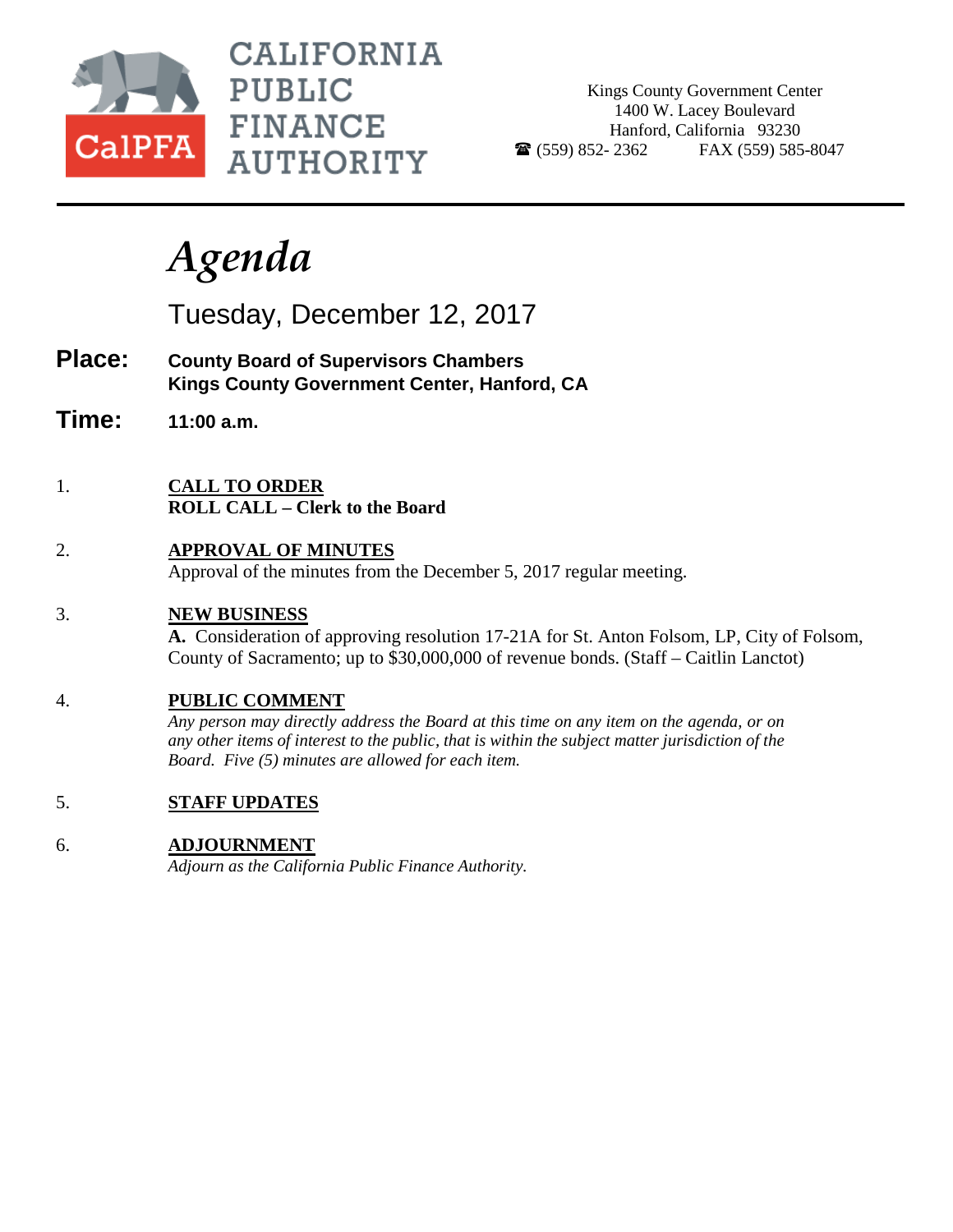

# **2. APPROVAL OF MINUTES**

Approval of the minutes from the December 5, 2017 regular meeting.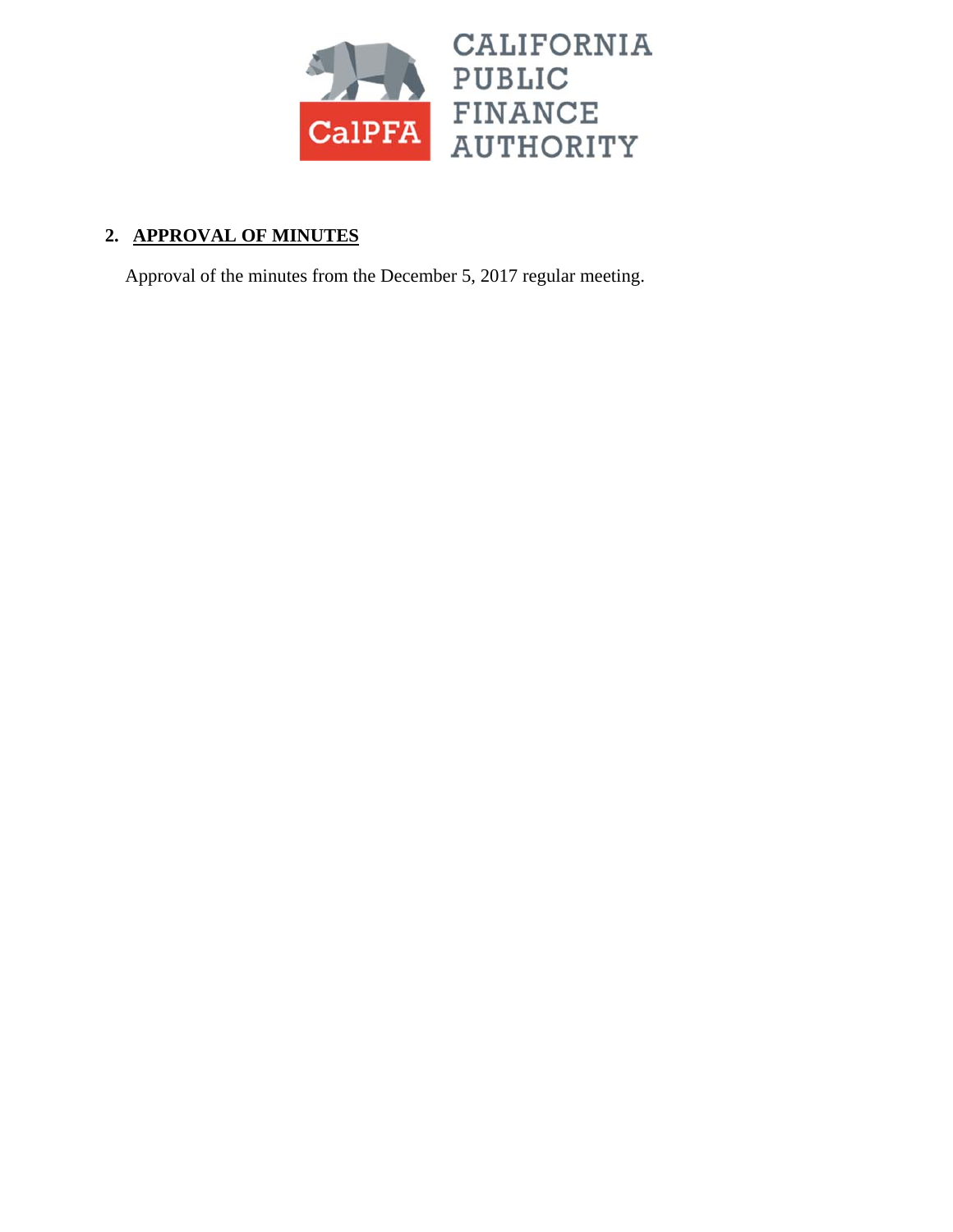

**CALIFORNIA PUBLIC FINANCE AUTHORITY** 

Kings County Government Center 1400 W. Lacey Boulevard Hanford, California 93230  $\mathbf{\widehat{m}}$  (559) 852-2362 FAX (559) 585-8047

# *Action Summary*

Tuesday, December 5, 2017

- **Place: County Board of Supervisors Chambers Kings County Government Center, Hanford, CA**
- **Time: 11:00 a.m.**
- 
- **B 1 1. CALL TO ORDER ROLL CALL – Clerk to the Board ALL MEMBERS PRESENT**
- **2. APPROVAL OF MINUTES**  Approval of the minutes from the November 21, 2017 regular meeting. **ACTION: APPROVED AS PRESENTED (DV/RF/JN/RV/CP-Aye)**

## **3. CONSENT CALENDAR**

- **A.** Consideration of approving the 2018 CalPFA calendar.
- **B.** Consideration of approving inducement resolution 17-09I for:
	- i. St. Anton Rocklin, LP, City of Rocklin, County of Placer; up to \$57,000,000 of revenue bonds.
	- ii. Hope on Central, LP, City of Los Angeles, County of Los Angeles; up to \$30,000,000 of revenue bonds.

## **ACTION: APPROVED AS PRESENTED (DV/RF/JN/RV/CP-Aye)**

## **4. NEW BUSINESS**

**A.** Consideration of approving resolution 17-18A for Sharp HealthCare, Cities of San Diego, Chula Vista, La Mesa & Bonita, County of San Diego; up to \$320,000,000 of revenue bonds. (Staff – Caitlin Lanctot)

**ACTION: APPROVED AS PRESENTED (DV/RF/JN/RV/CP-Aye)**

**B.** Consideration of approving resolution 17-19A for Good Shepherd Homes Preservation, L.P., City of Inglewood, County of Los Angeles; up to \$15,000,000 of revenue bonds. (Staff – Caitlin Lanctot)

**ACTION: APPROVED AS PRESENTED (RF/DV/JN/RV/CP-Aye)**

**C.** Consideration of approving resolution 17-20A for Credo High School, City of Rohnert Park, County of Sonoma; authorizing the authority to enter into a first supplemental indenture. (Staff – Caitlin Lanctot)

**ACTION: APPROVED AS PRESENTED (DV/RV/JN/RF/CP-Aye)**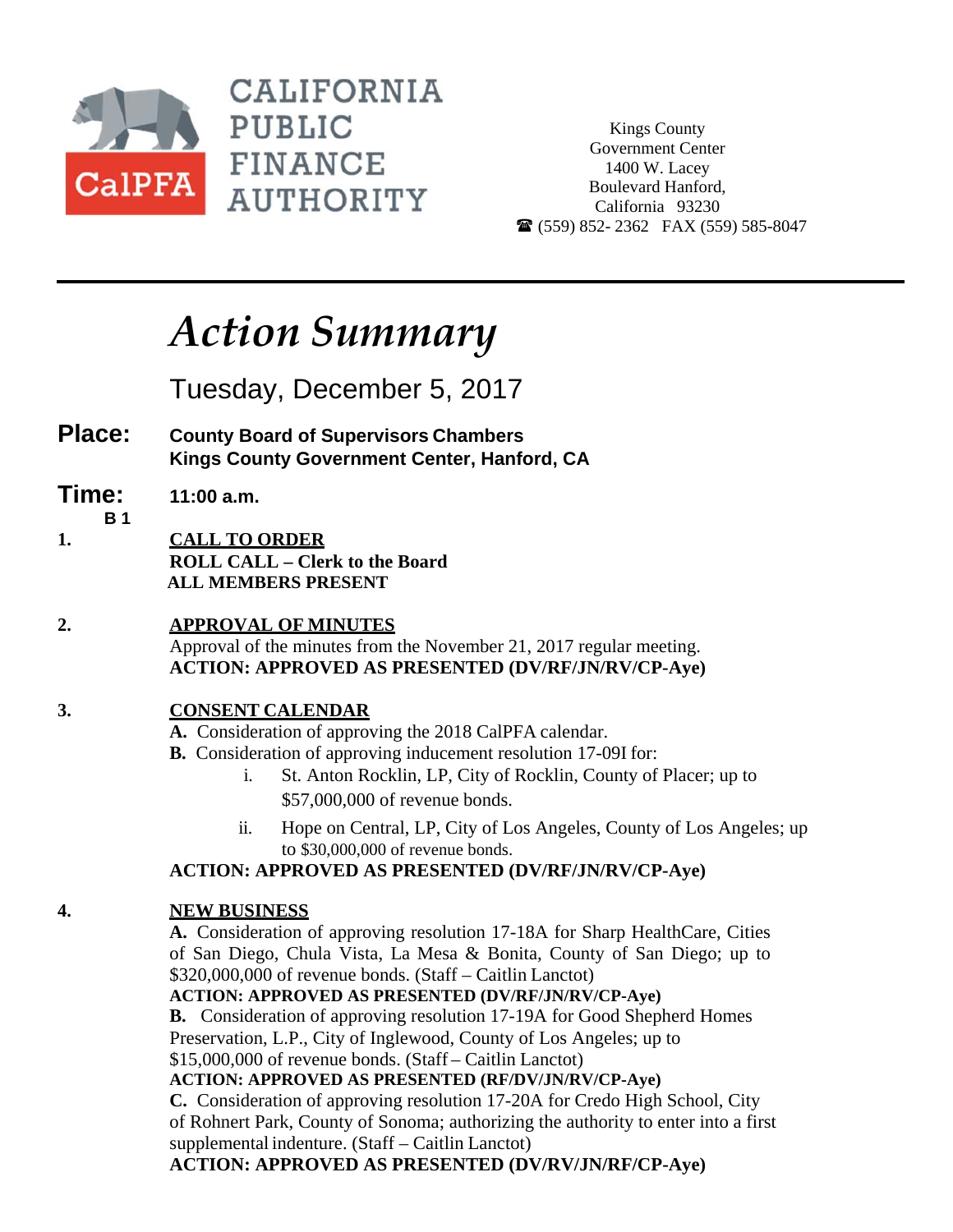## **5. PUBLIC COMMENT**

*Any person may directly address the Board at this time on any item on the agenda, or on any other items of interest to the public, that is within the subject matter jurisdiction of the Board. Five (5) minutes are allowed for each item.* **None** 

## **6. STAFF UPDATES**

**None** 

## **7. ADJOURNMENT**

*The meeting was adjourned at 11:15 a.m.*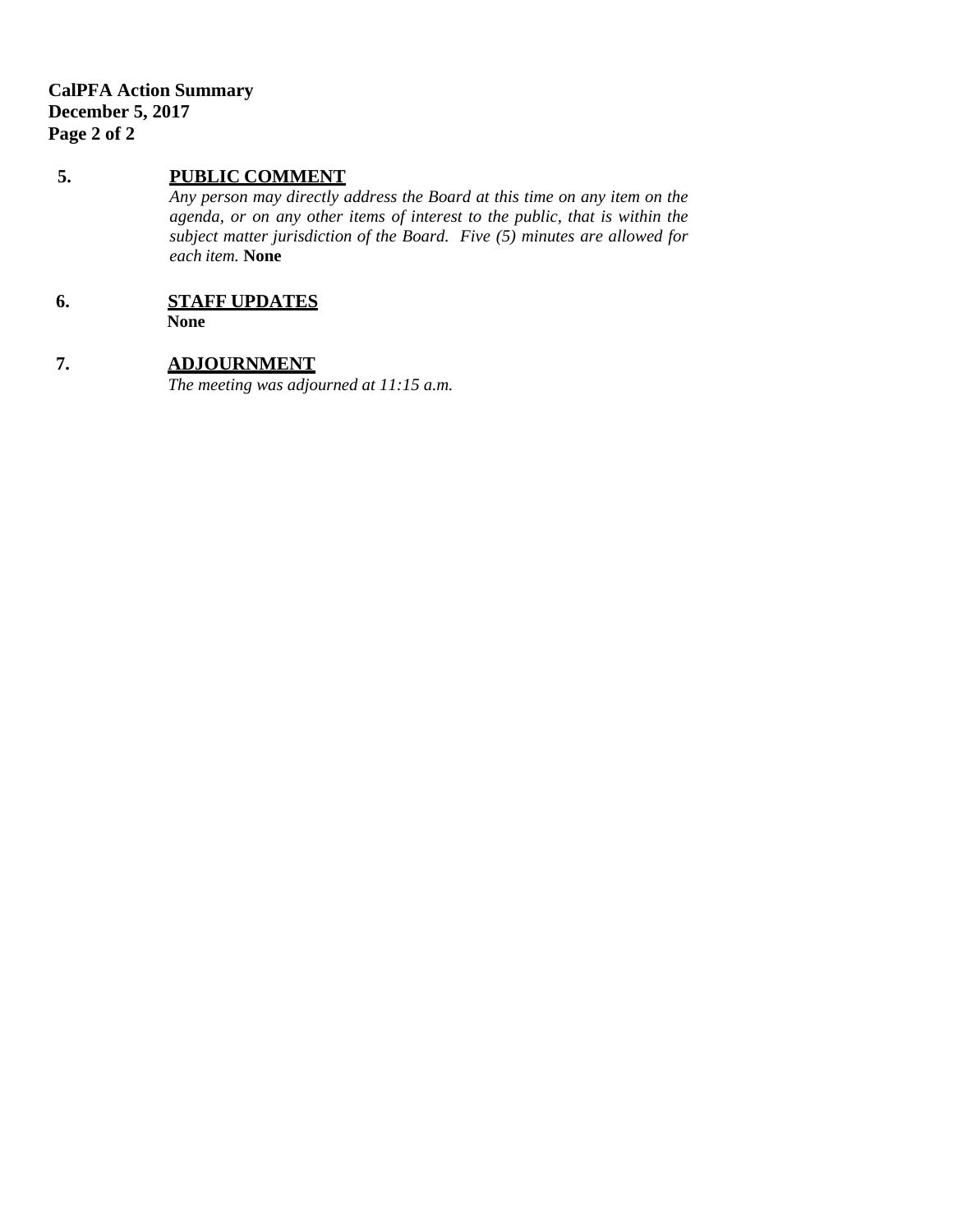

## **3. NEW BUSINESS**

**A.** Consideration of approving resolution 17-21A for St. Anton Folsom, LP, City of Folsom, County of Sacramento; up to \$30,000,000 of revenue bonds. (Staff – Caitlin Lanctot)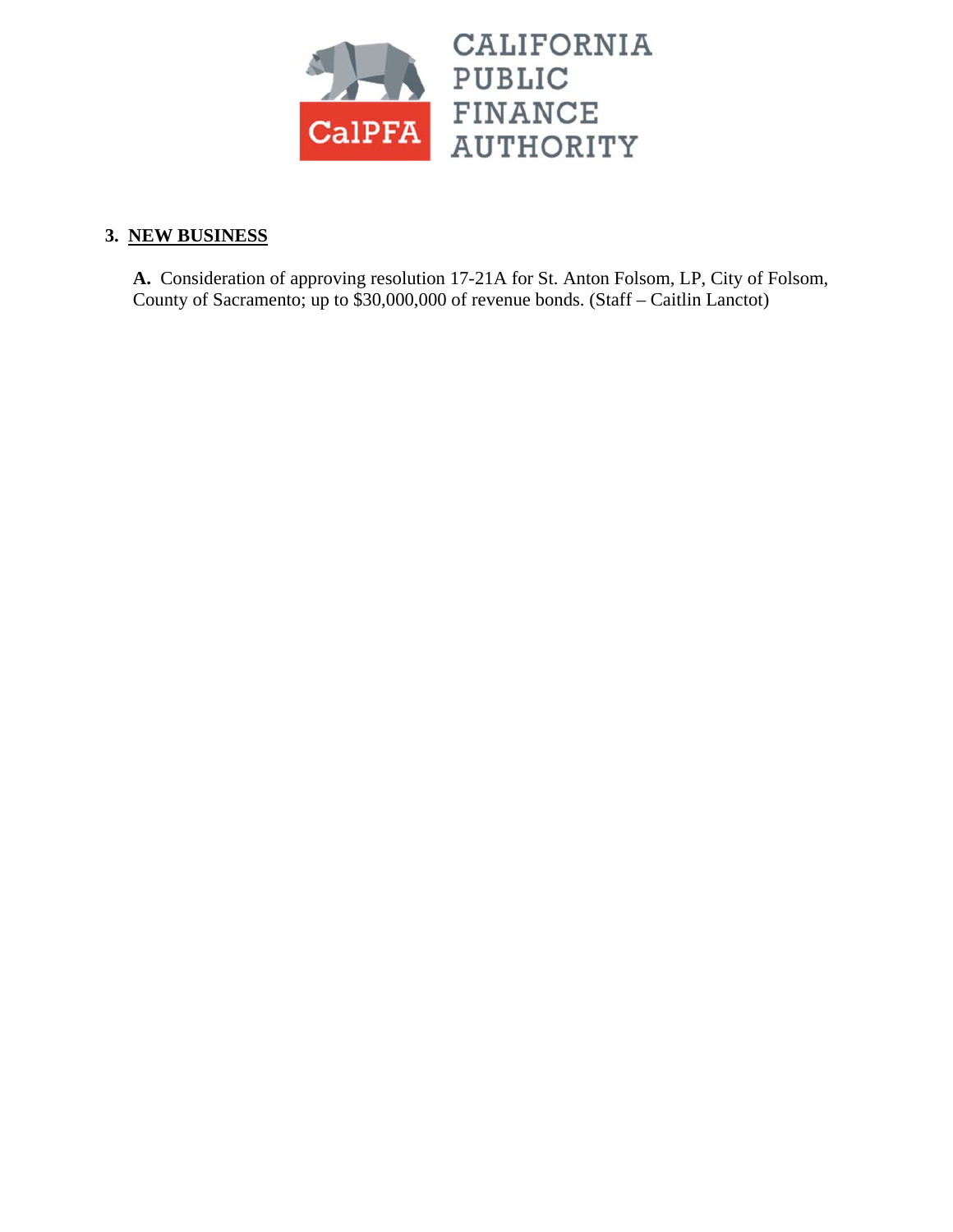

| DATE:                    | <b>DECEMBER 12, 2017</b>                          |
|--------------------------|---------------------------------------------------|
| <b>APPLICANT:</b>        | ST. ANTON FOLSOM, LP                              |
| <b>AMOUNT:</b>           | UP TO \$30,000,000 IN REVENUE BONDS               |
| <b>PURPOSE:</b>          | FINANCING OF A MULTIFAMILY RENTAL HOUSING PROJECT |
| <b>PRIMARY ACTIVITY:</b> | AFFORDABLE HOUSING                                |

#### **Background:**

St. Anton Folsom, LP (the "Borrower") has requested that CalPFA issue revenue bonds to assist in the acquisition, construction and development of the Bidwell Pointe Apartments, located at 125 E. Bidwell St. in Folsom, California (the "Project"). The Project application was filed on August 30, 2017, induced on September 12, 2017, and is anticipating an allocation of tax exempt bonds on December 13, 2017.

#### **Description of Proposed Project:**

The Borrower is requesting CalPFA to issue and deliver multifamily housing revenue bonds in an amount not to exceed \$30,000,000 (the "Bonds") to finance the acquisition, construction and development of the Project. The Project is part of a mixed-use master planned community and will include 140 rental housing residences, of which 100 are dedicated as income-restricted affordable housing and 40 are unrestricted market rate apartments. Of the 40 market rate residences, seven are Live/Work units. The project also includes  $\pm 837$  sq. ft. of ground floor commercial space.

The Project is located on a 4.16 acre site and will include the development of seven (7) three-story apartment buildings and one (1) single-story community building. The Project will reflect a modern architectural style with many high-quality elements including varied roof forms and shapes, highly articulated facades, recessed entries and balconies, dormers, and decorative enhancements. Proposed building materials include stucco siding, fiber cement panels, stone veneer, stucco trim, decorative metal railing, and composition shingle roof tiles. The Project will offer spacious floor plans for families in Folsom, including 67 one-bedroom, 58 two-bedroom, 8 three-bedroom, and 7 live/work units. The Project will provide 220 total at-grade and tuck-under parking garages of which 216 are dedicated to residential units and 4 are reserved for commercial users. Common area amenities will include a fully equipped communal kitchen, business center, fitness center, community room, swimming pool, BBQ and sun deck, tot lot, and bike racks.

Construction is expected to begin in January 2018 and be completed by July 2019.

#### **TEFRA Information:**

TEFRA hearings were held by the City of Folsom and Kings County on October 10, 2017.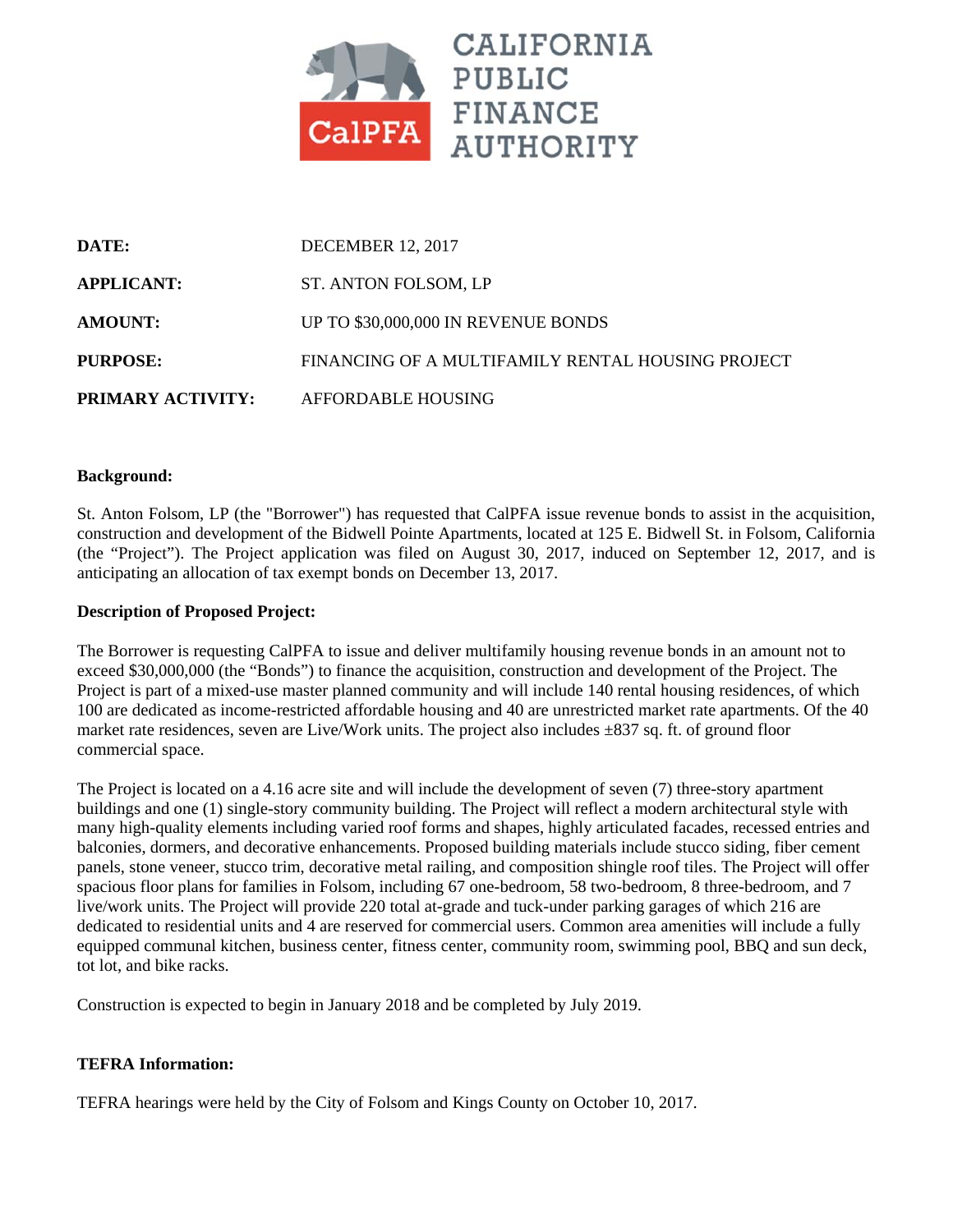#### **Financing Structure:**

The construction Bonds will be privately placed and mature in no more than 30 months. The Bonds will then convert to permanent financing for 35 years. Interest will be fixed and will not exceed 12%. The proposed financing is in accordance with the Authority's issuance guidelines.

#### **Estimated Sources and Uses:**

| Sources: |                                 |              |
|----------|---------------------------------|--------------|
|          | <b>Tax Exempt Bond Proceeds</b> | \$25,000,000 |
|          | Low Income Housing Tax Credit   | \$890,000    |
|          | Equity                          |              |
|          | City of Folsom Subordinate Loan | \$5,300,000  |
|          | GP Subordinate Loan             | \$1,250,000  |
|          | <b>Total Sources</b>            | \$32,440,000 |
| Uses:    |                                 |              |
|          | <b>Land Acquisition Cost</b>    | \$2,227,750  |
|          | <b>New Constriction Costs</b>   | \$21,406,937 |
|          | Architectural Fees              | \$523,950    |
|          | Construction Interest & Fees    | \$567,433    |
|          | Legal & Organizational          | \$70,000     |
|          | Reserves                        | \$416,363    |
|          | Other                           | \$3,827,567  |
|          | Developer Fee                   | \$3,400,000  |
|          | <b>Total Uses</b>               | \$32,440,000 |

#### **Recommendations:**

Based on the overall Project public benefit detailed on Attachment 1, it is recommended that the Board approve the Resolution as submitted to the Board, which:

- 1. Approves the issuance of the Bonds;
- 2. Approves all necessary actions and documents for the financing; and
- 3. Authorizes any member of the Board or authorized signatory to sign all necessary documents.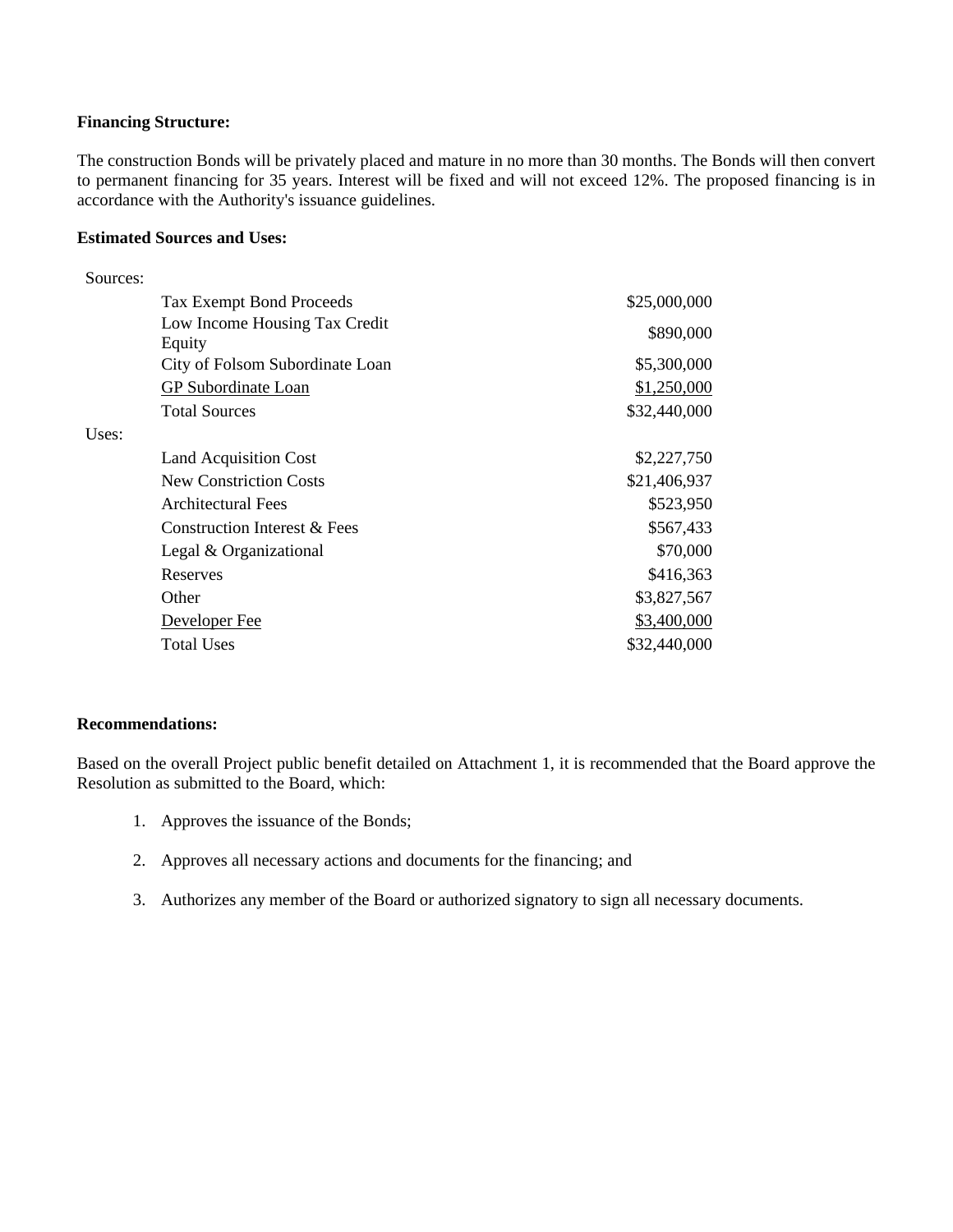### **Attachment 1**

## **Public Benefits:**

- 71% of the Project's units will remain income and rent restricted
	- o 14 units at 50% AMI
	- o 86 units at 60% AMI
	- o 1 manager's unit
- The Project will remain income and rent restricted for at least 55 years
- Site Amenities
	- o The Project is located within a Public Transit Corridor
	- $\circ$  The Project is located within  $\frac{1}{2}$  mile of a grocery store
	- $\circ$  The Project is located within  $\frac{1}{2}$  mile of a public school
	- o The Project is located within a mile of a hospital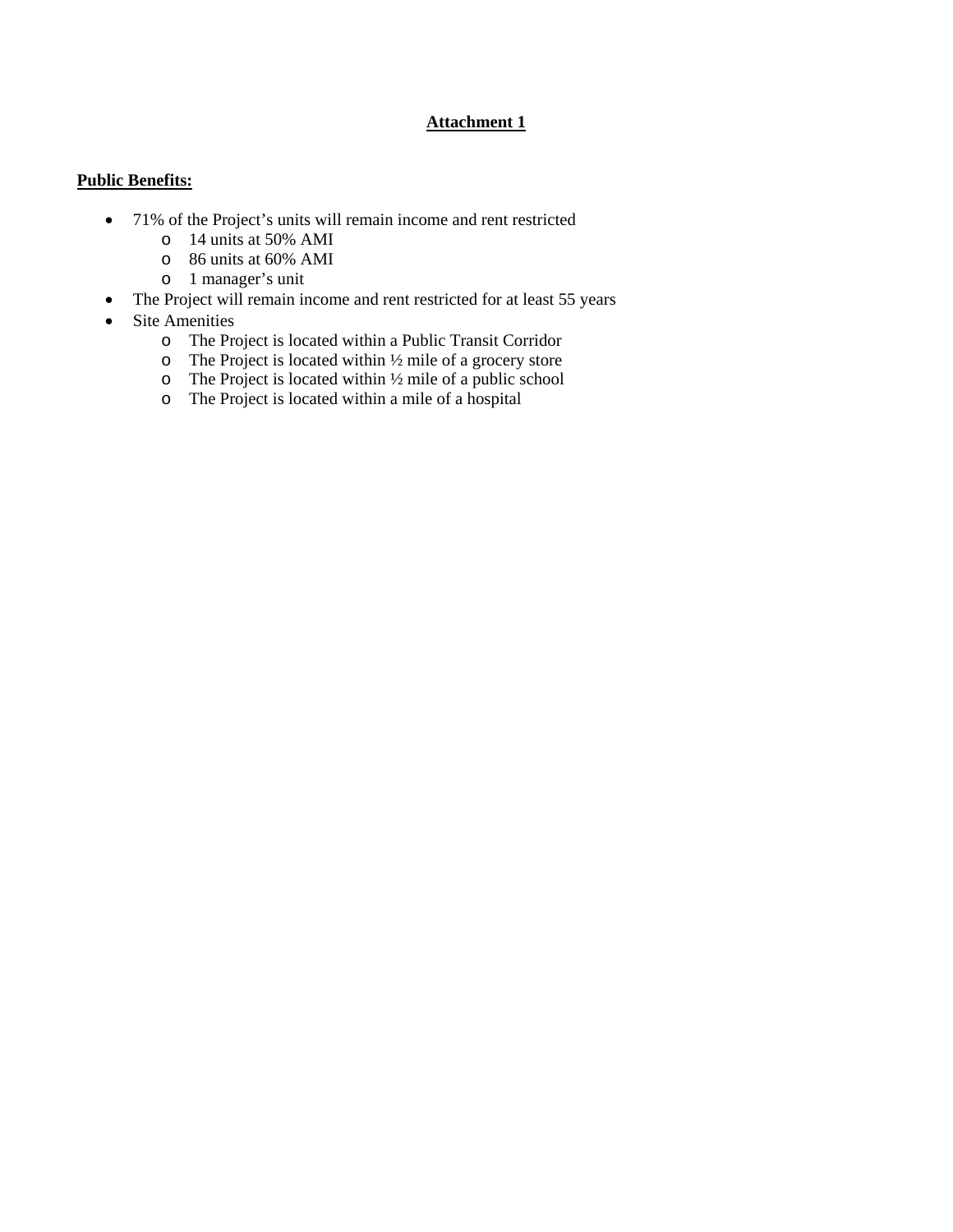### **RESOLUTION NO. 17-21A**

 **A RESOLUTION OF THE CALIFORNIA PUBLIC FINANCE AUTHORITY AUTHORIZING THE ISSUANCE AND DELIVERY OF MULTIFAMILY HOUSING REVENUE BONDS IN AN AGGREGATE PRINCIPAL AMOUNT NOT TO EXCEED \$30,000,000 FOR THE FINANCING OF A MULTIFAMILY RENTAL HOUSING PROJECT TO BE GENERALLY KNOWN AS BIDWELL POINTE APARTMENTS; DETERMINING AND PRESCRIBING CERTAIN MATTERS AND APPROVING AND AUTHORIZING THE EXECUTION OF AND DELIVERY OF VARIOUS DOCUMENTS RELATED THERETO; RATIFYING ANY ACTION HERETOFORE TAKEN AND APPROVING RELATED MATTERS IN CONNECTION WITH THE BONDS.** 

 **WHEREAS**, the California Public Finance Authority (the "Authority") is authorized by the Joint Powers Act, commencing with Section 6500 of the California Government Code (the "JPA Law"), and its Joint Exercise of Powers Agreement, dated as of May 12, 2015, as the same may be amended (the "Agreement"), to issue revenue bonds for the purpose of financing, among other things, the acquisition, construction/rehabilitation and development of multifamily rental housing projects in accordance with Chapter 7 of Part 5 of Division 31 of the California Health and Safety Code (the "Housing Law");

 **WHEREAS**, St. Anton Folsom, LP, a California limited partnership, and entities related thereto (collectively, the "Borrower"), has requested that the Authority issue and sell revenue bonds to assist in the financing of the acquisition, construction and development of a 140-unit multifamily rental housing development to be generally known as Bidwell Pointe Apartments, located in the City of Folsom, California (collectively, the "Project");

 **WHEREAS**, on December 13, 2017 the Authority expects to receive an allocation in the amount of \$25,000,000 (the "Allocation Amount") from the California Debt Limit Allocation Committee ("CDLAC") in connection with the Project;

 **WHEREAS,** approval of the issuance of the Bonds (as defined herein) as provided herein is conditioned upon the receipt of the Allocation Amount for the Project from CDLAC;

 **WHEREAS**, the County of Kings is a Charter Member (as defined in the Agreement) of the Authority and the City of Folsom is an Additional Member (as defined in the Agreement) and each has authorized the issuance of the Bonds;

 **WHEREAS**, the Authority is willing to issue not to exceed \$30,000,000 aggregate principal amount of its Multifamily Housing Revenue Bonds (Bidwell Pointe Project) 2017 Series I (the "Bonds"), provided that the portion of such Bonds issued as federally tax-exempt obligations shall not exceed the Allocation Amount, and loan the proceeds thereof to the Borrower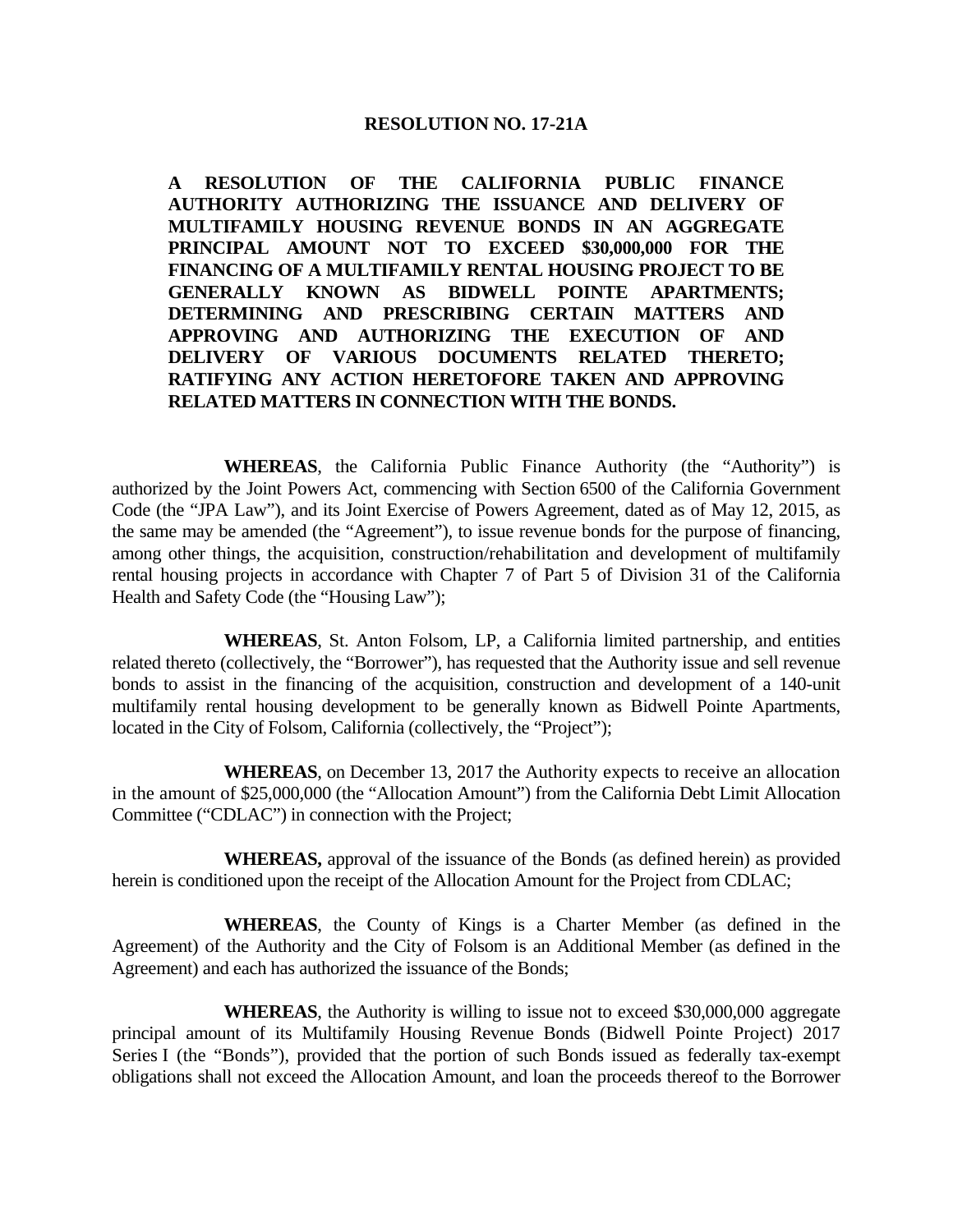to assist in providing financing for the Project, which will allow the Borrower to reduce the cost of the Project and to assist in providing housing for low and very low income persons;

 **WHEREAS**, the Bonds will be privately placed with Banner Bank (the "Bank"), as the initial purchaser of the Bonds, in accordance with the Authority's private placement policy;

 **WHEREAS**, there have been prepared and made available to the members of the Board of Directors of the Authority (the "Board") the following documents required for the issuance of the Bonds, and such documents are now in substantial form and appropriate instruments to be executed and delivered for the purposes intended:

> (1) a Master Agency Agreement (the "Agency Agreement") to be entered into between the Authority and the Bank, as agent (the "Agent");

> (2) a Master Pledge and Assignment (the "Pledge Agreement") to be entered into among the Authority, the Agent and the Bank, as bondholder;

> (3) a Paying Agent Agreement (the "Paying Agent Agreement") to be entered into between the Borrower and U.S. Bank National Association, as paying agent (the "Paying Agent"); and

> (4) a form of Regulatory Agreement and Declaration of Restrictive Covenants, to be entered into between the Authority and the Borrower with respect to the Project (the "Regulatory Agreement").

 **NOW, THEREFORE, BE IT RESOLVED** by the members of the Board, as follows:

 Section 1. The recitals set forth above are true and correct, and the members of the Board hereby find them to be so.

Section 2. Pursuant to the JPA Law and the Pledge Agreement, and in accordance with the Housing Law, the Authority is hereby authorized to issue one or more series of Bonds. The Bonds shall be designated as "California Public Finance Authority Multifamily Housing Revenue Bonds (Bidwell Pointe Project) 2017 Series I," with appropriate modifications and series and sub-series designations as necessary, in an aggregate principal amount not to exceed \$30,000,000; provided that the aggregate principal amount of any tax-exempt Bonds issued shall not exceed the Allocation Amount. The Bonds shall be issued in the form set forth in and otherwise in accordance with the Pledge Agreement, and shall be executed on behalf of the Authority by the facsimile signature of the Chair of the Authority or the manual signature of any Authorized Signatory (as defined below), and attested by the facsimile signature of the Treasurer and Secretary of the Authority, or the manual signature of any Authorized Signatory. The Bonds shall be issued and secured in accordance with the terms of the Pledge Agreement presented to this meeting, as hereinafter approved. Payment of the principal and purchase price of, and redemption premium, if any, and interest on, the Bonds shall be made solely from amounts pledged thereto under the Pledge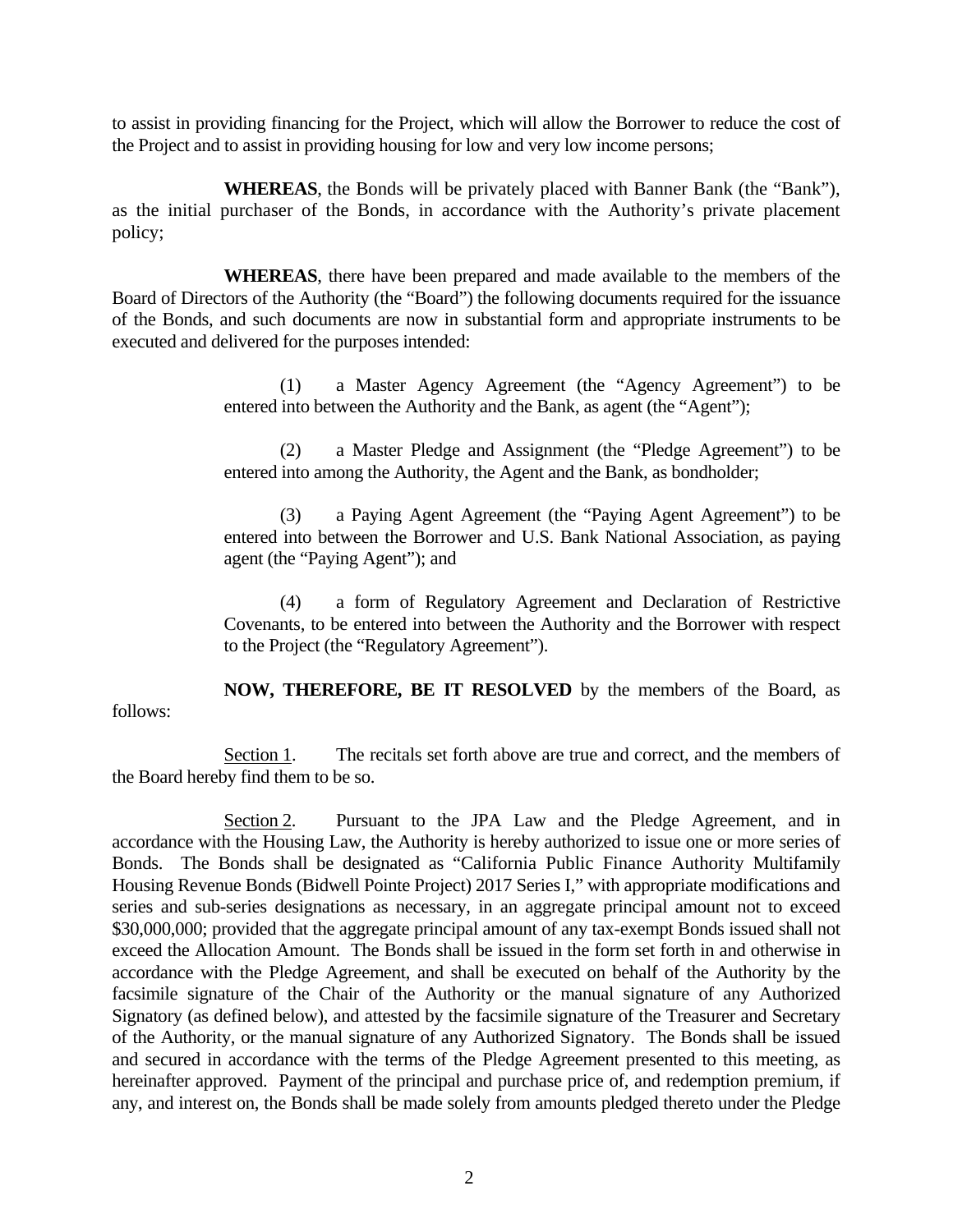Agreement, and the Bonds shall not be deemed to constitute a debt or liability of the Authority or any Member of the Authority or any Director of the Board of the Authority (each, a "Director").

 Section 3. The Pledge Agreement in the form presented at this meeting is hereby approved. Any Director, including any such Director acting as an officer of the Board, or any other person as may be designated and authorized to sign for the Authority pursuant to a resolution adopted thereby (including, without limitation, the administrative delegatees duly authorized pursuant to Resolution No. 16-01C of the Authority, adopted on January 26, 2016) (together with the Directors including any such Director acting as an officer of the Board, each such person is referred to herein individually as an "Authorized Signatory"), acting alone, is authorized to execute by manual signature and deliver the Pledge Agreement, with such changes and insertions therein as may be necessary to cause the same to carry out the intent of this Resolution and as are approved by counsel to the Authority, such approval to be conclusively evidenced by the delivery thereof. The date, maturity date or dates (which shall not extend beyond September 1, 2061), interest rate or rates (which shall not exceed 12%), interest payment dates, denominations, form, registration privileges, manner of execution, place of payment, terms of redemption and other terms of the Bonds shall be as provided in the Pledge Agreement as finally executed.

 Section 4. The Agency Agreement in the form presented at this meeting is hereby approved. Any Authorized Signatory, acting alone, is authorized to execute by manual signature and deliver the Agency Agreement, with such changes and insertions therein as may be necessary to cause the same to carry out the intent of this Resolution and as are approved by counsel to the Authority, such approval to be conclusively evidenced by the delivery thereof.

 Section 5. The Paying Agent Agreement in the form presented at this meeting is hereby approved, with such changes and insertions therein as may be necessary to cause the same to carry out the intent of this Resolution and as are approved by counsel to the Authority, such approval to be conclusively evidenced by the delivery thereof.

 Section 6. The Regulatory Agreement in the form presented at this meeting is hereby approved. Any Authorized Signatory, acting alone, is authorized to execute by manual signature and deliver the Regulatory Agreement, with such changes and insertions therein as may be necessary to cause the same to carry out the intent of this Resolution and as are approved by counsel to the Authority, such approval to be conclusively evidenced by the delivery thereof.

 Section 7. The Authority is hereby authorized to sell the Bonds to the Bank pursuant to the terms and conditions of the Pledge Agreement.

 Section 8. The Bonds, when executed, shall be delivered to the Agent for registration. The Agent is hereby requested and directed to register the Bonds by executing the certificate of registration appearing thereon, and to deliver the Bonds, when duly executed and authenticated, to or at the direction of the purchasers thereof in accordance with written instructions executed and delivered on behalf of the Authority by an Authorized Signatory, which any Authorized Signatory, acting alone, is hereby authorized and directed to execute and deliver such instructions to the Agent. Such instructions shall provide for the delivery of the Bonds to the purchasers thereof upon payment of the purchase price thereof.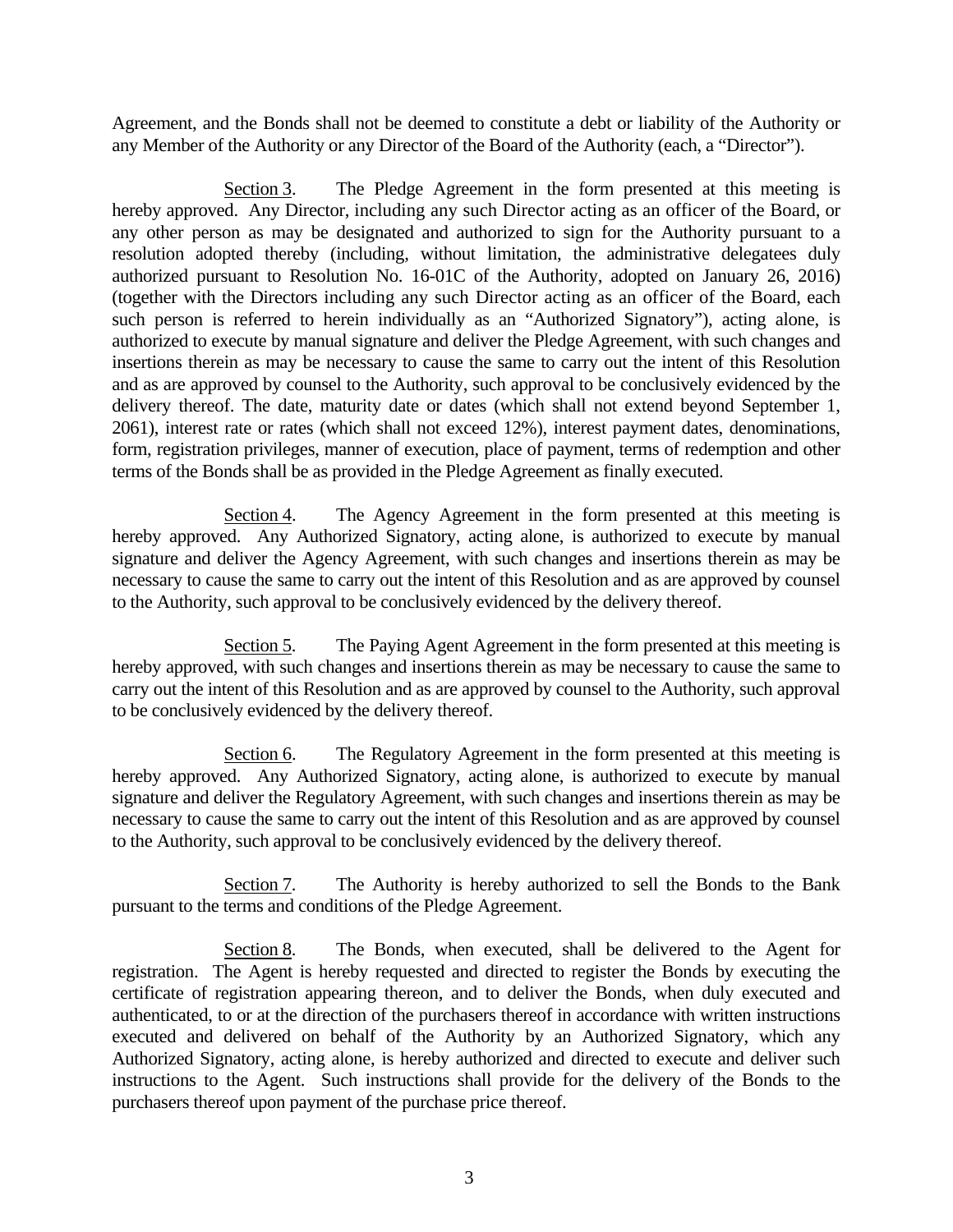Section 9. All actions heretofore taken by the officers and agents of the Authority with respect to the financing of the Project and the sale and issuance of the Bonds are hereby approved, ratified and confirmed, and any Authorized Signatory, acting alone, is hereby authorized and directed, for and in the name and on behalf of the Authority, to do any and all things and take any and all actions and execute and deliver any and all certificates, agreements and other documents, including but not limited to a tax certificate, loan related documents, an assignment of deed of trust, a termination of regulatory agreement, an allonge or assignment of any note and such other documents as described in the Pledge Agreement and the other documents herein approved, which they, or any of them, may deem necessary or advisable in order to consummate the lawful issuance and delivery of the Bonds and to effectuate the purposes thereof and of the documents herein approved in accordance with this resolution and resolutions heretofore adopted by the Authority and otherwise in order to carry out the financing of the Project.

Section 10. All consents, approvals, notices, orders, requests and other actions permitted or required by any of the documents authorized by this Resolution, whether before or after the issuance of the Bonds, including without limitation any of the foregoing that may be necessary or desirable in connection with any default under or amendment of such documents, any transfer or other disposition of the Project, any addition or substitution of security for the Bonds or any redemption of the Bonds, may be given or taken by any Authorized Signatory, as appropriate, without further authorization by the Board, and each such officer is hereby authorized and directed to give any such consent, approval, notice, order or request and to take any such action that such officer may deem necessary or desirable to further the purposes of this Resolution and the financing of the Project; provided such action shall not create any obligation or liability of the Authority other than as provided in the Pledge Agreement and other documents approved herein.

Section 11. This Resolution shall take effect upon its adoption.